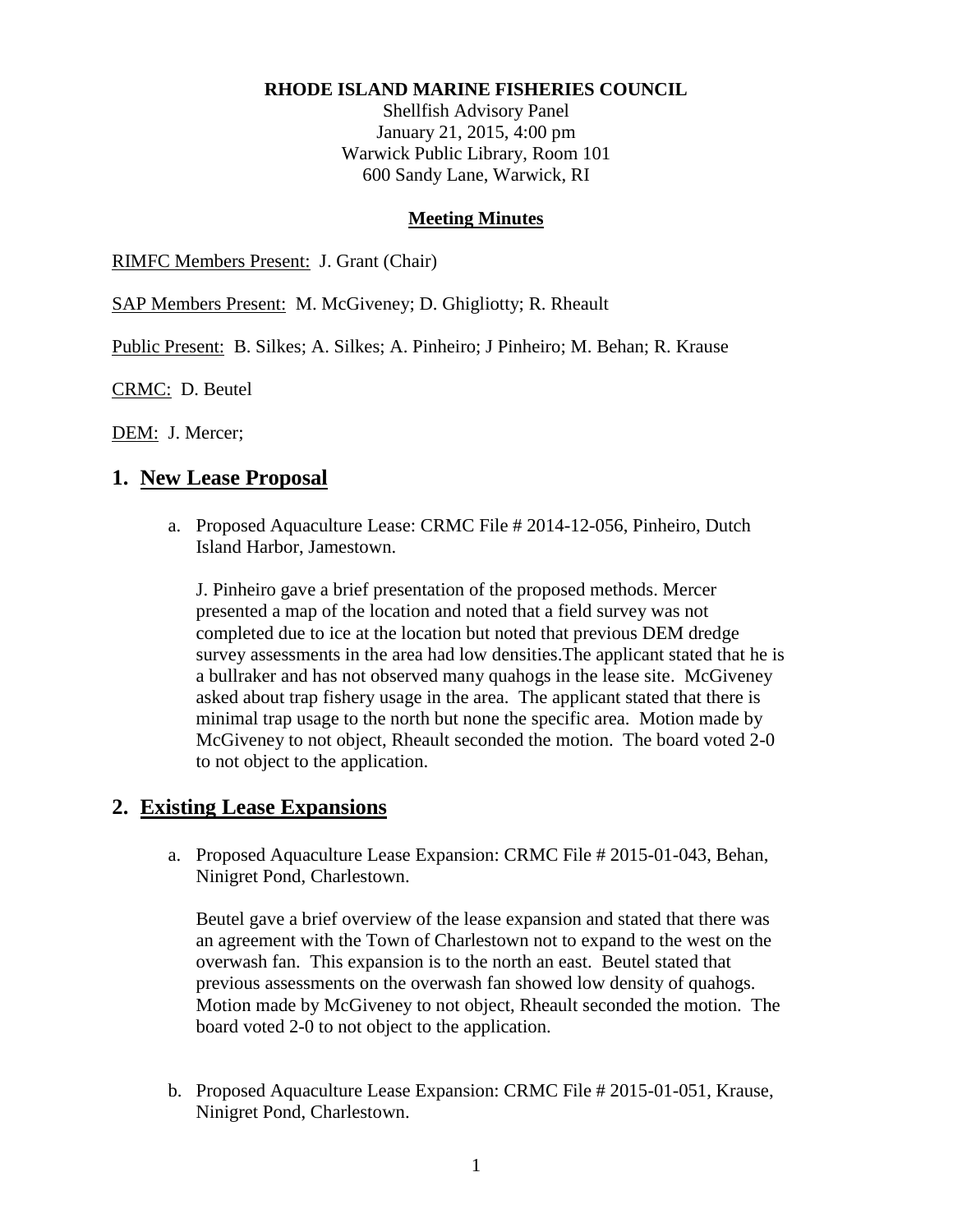Mercer gave a brief overview of the site. Beutel stated that the proposal from the PD meeting was modified based upon comments received and the lease is now more simplistic in shape and designed to avoid encroaching existing eelgrass beds to the northeast. Beutel stated that there assessments yielded 0.4 quahogs per square meter. Mercer stated that DEM assessments in the area last year yielded no clams. Motion made by McGiveney to not object, Rheault seconded the motion. The board voted 2-0 to not object to the application.

# **3. Existing Lease Operational Plan Modification**

a. Proposed Aquaculture Lease Modification: CRMC File # 2013-04-057, Silkes, West passage, Jamestown.

Mercer stated that the modification is to add eastern oysters to the allowable species. The current mussel farm suffered mortality from duck predation so the applicant would like to diversify the crop. Beutel stated that it was his opinion that this modification did not need to be voted upon by the SAP as the area is already dedicated to aquaculture. Motion made by McGiveney to not object, Rheault seconded the motion. The board voted 2-0 to not object to the application.

b. Proposed Aquaculture Lease Modification: CRMC File # 2011-01-014, Salt Water Farms, LLC, Rhode Island Sound, Newport.

Mercer stated that the modification is to add eastern oysters to the allowable species. The current mussel farm suffered mortality from duck predation so the applicant would like to diversify the crop. There was some discussion about the probability of success of oyster restoration in the area. Beutel stated that it was his opinion that this modification did not need to be voted upon by the SAP as the area is already dedicated to aquaculture. Motion made by McGiveney to not object, Rheault seconded the motion. The board voted 2-0 to not object to the application.

c. Proposed Aquaculture Lease Modification: CRMC File # 2011-02-049, Goerner, West passage, Jamestown.

Mercer gave a brief description of the current configuration of the lease and the proposed configuration to add floating OysterGro cages. Beutel stated that it is suspended culture now and he has 2 stings of lines now and his permit allows him to have six strings. Questions were raised about visual impact. Mercer stated that DEM enforcement has raised concerns about the gear at the surface being a navigational hazard. Mercer stated that he thinks modifications like this one that are significant that add a lot of gear to the water surface should be reviewed by the SAP as they can affect other uses that occur in the area. There was further discussion about the gear to be used and the number of lines and size of the lease. Jeff Grant reminded the board that only impacts to marine